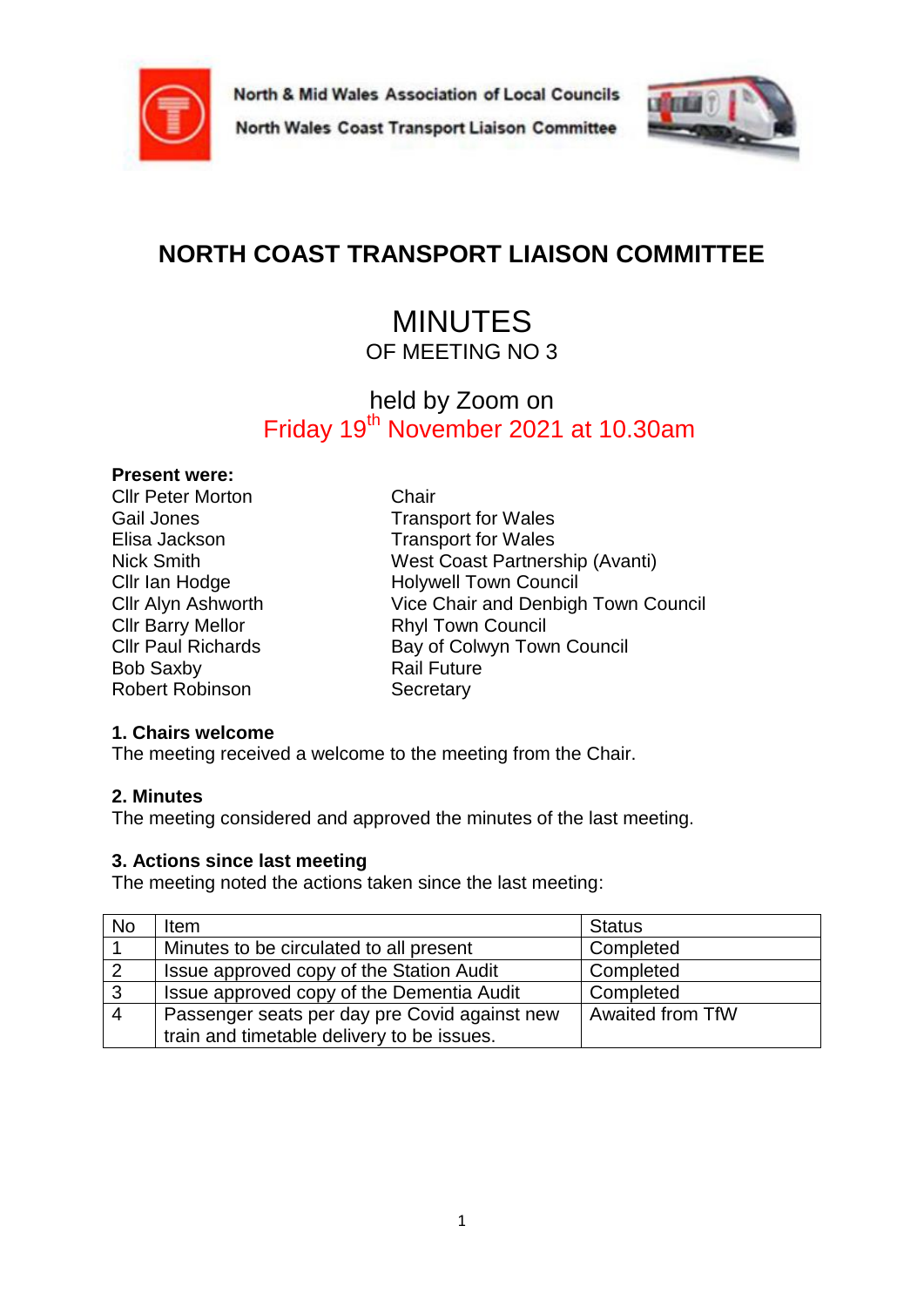

North Wales Coast Transport Liaison Committee



## **5. Report from the Secretary**

The Secretary reported on a meeting held with TfW and Welsh Government and matters raised by local people with the following points of note:

- i) TfW felt that the culture at present on the railways is that 95% if trains running on time is acceptable. This is not the case.
- ii) Train delays are getting worse not better with no apparent explanations given or confirmation that the issues are being addressed.
- iii) Information systems are failing with passengers often confused by messages or not receiving the information they need.
- iv) Train announcements are poor which it is felt is down to Train Manager training. (on one train there were two guards on the journey, one was very muffled with the messages and the other very clear). This indicates that the systems are fine and that it may be user error.
- v) Seat numbers pre-covid and when the new trains arrived still not produced by TfW.
- vi) A snapshot of the North Wales service was tabled from 9am to 10.30am the day of the meeting as an example of an average day on the North Coast:
	- 0732 Holyhead train 27 minutes late
	- 0745 Llandudno train cancelled
	- 0921 Llandudno train cancelled
	- 0948 Holyhead train 11 minutes late
	- 0950 Llandudno train 10 minutes late
	- Train times taken at Llandudno Junction Station.

## 6. **Transport for Wales (stakeholder)**

Gail Jones outlined some items of interest as follows:

- i) Line closure for track works between Llandudno Junction and Holyhead will take place 21stt to  $28<sup>th</sup>$  November.
- ii) Mock-up of new trains now ready at Taffs Well near Cardiff. Dates and times for a visit will be made available in the New Year. A new Community Rail Committee to be set up, details are available online and members were encouraged to apply.
- iii) A presentation on the North Wales Metro to be made available for the next meeting.

The subjects raised in this part of the agenda were:

- i) Information was requested regarding the Manchester Airport proposed changes involving the North Coast Line.
- ii) Poor services on the line continue with many late running and cancelled trains.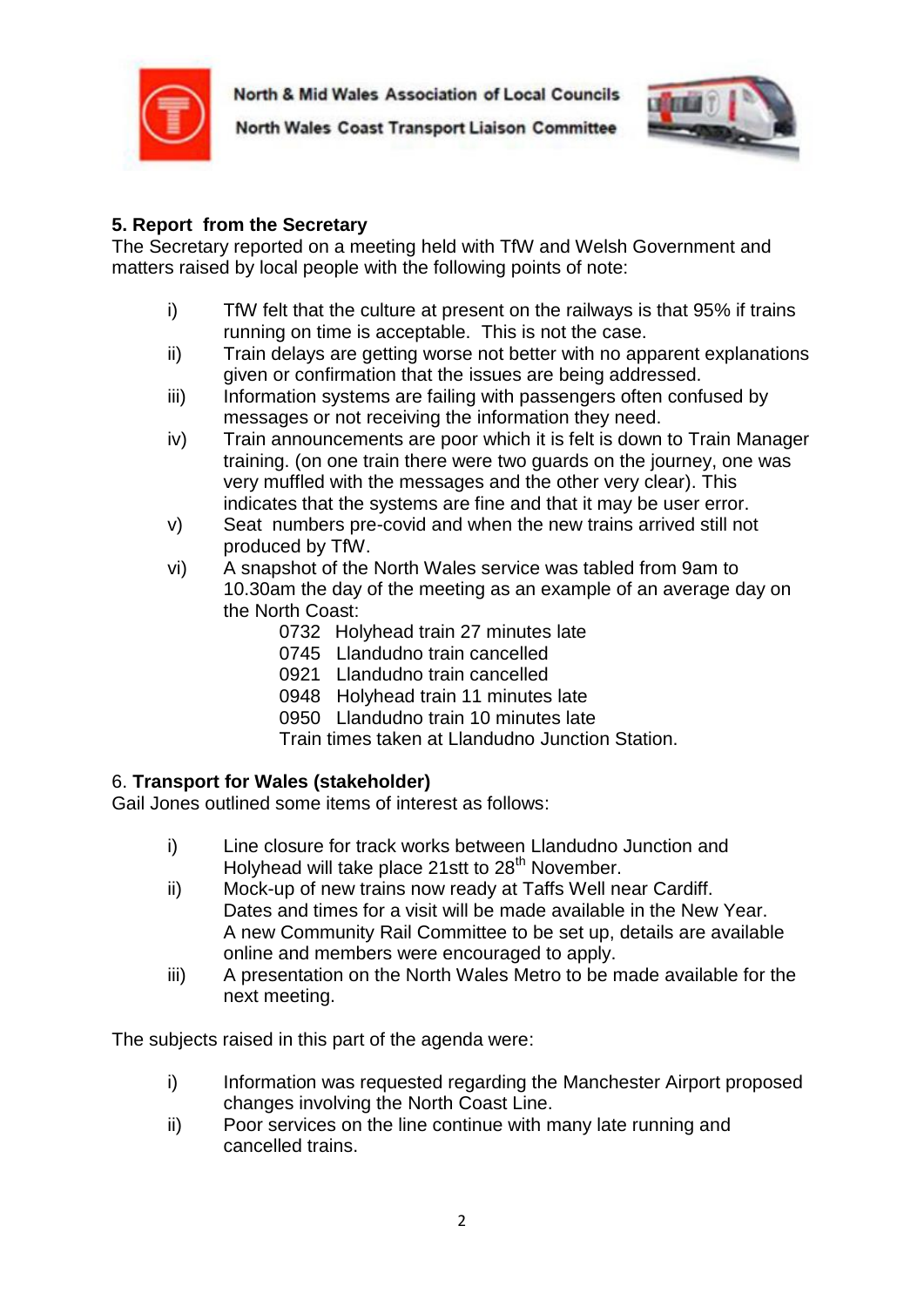



North Wales Coast Transport Liaison Committee

- iii) Overcrowding of trains an issue and with Covid 19 still around this is not acceptable.
- iv) Holywell Station is due for re-opening and things appear to be proceeding positively.

Gail Jones agreed to report back to the Committee via the Secretary on the matters raised.

## **7. Transport for Wales (Community Rail)**

Elise Jackson had just started in her role. No doubt there will be more to report at the next meeting.

## **8. West Coast Partnership (Avanti)**

Nick Smith gave a presentation on the work of the Partnership along with what was planned for the future.

The subjects raised in this part of the agenda were:

- i) 23 new Hitachi Trains due to arrive in the next few years to replace the Voyager's – 5 car units – approx. 40 extra seats per train.
- ii) Significant station improvements taking place at the England end of the line.
- iii) There is a £6m fund available for station improvements to those stations that are not managed by Avanti but where their trains call.
- iv) The Partnership is working with Transport for Wales to deliver its aims and objectives particularly with regards to tourism.
- v) Currently 2 trains a day (could be more convenient times) Revised service due in May 2022. Currently passenger numbers are back to 90-05% of pre Covid 19 levels.
- vi) If there are any overcrowded trains on the Avanti Service then Nick Smith would like to know which ones they are so that the matter can be addressed.
- vii) Decarbonising of trains now moving forward. New trains will be electric to Crewe and diesel thereafter. Electrification of the North Coast is not currently in the 10 year plan.
- viii) Some drivers now based at Holyhead to improve availability of crews.
- ix) There is a new timetable proposed for December 2022 and there will be a consultation on this. The Secretary will receive details for circulation.
- x) A number of passengers have found that their 'off peak' tickets to North Wales and West Wales have not been accepted in the Peak Period. There is an arrangement in place to accept these as there are no other trains later. Nick Smith is to investigate and confirm that this will be resolved and notify the Secretary.
- xi) The Partnership is still taking in the news regarding HS2 not now linking with Leeds.